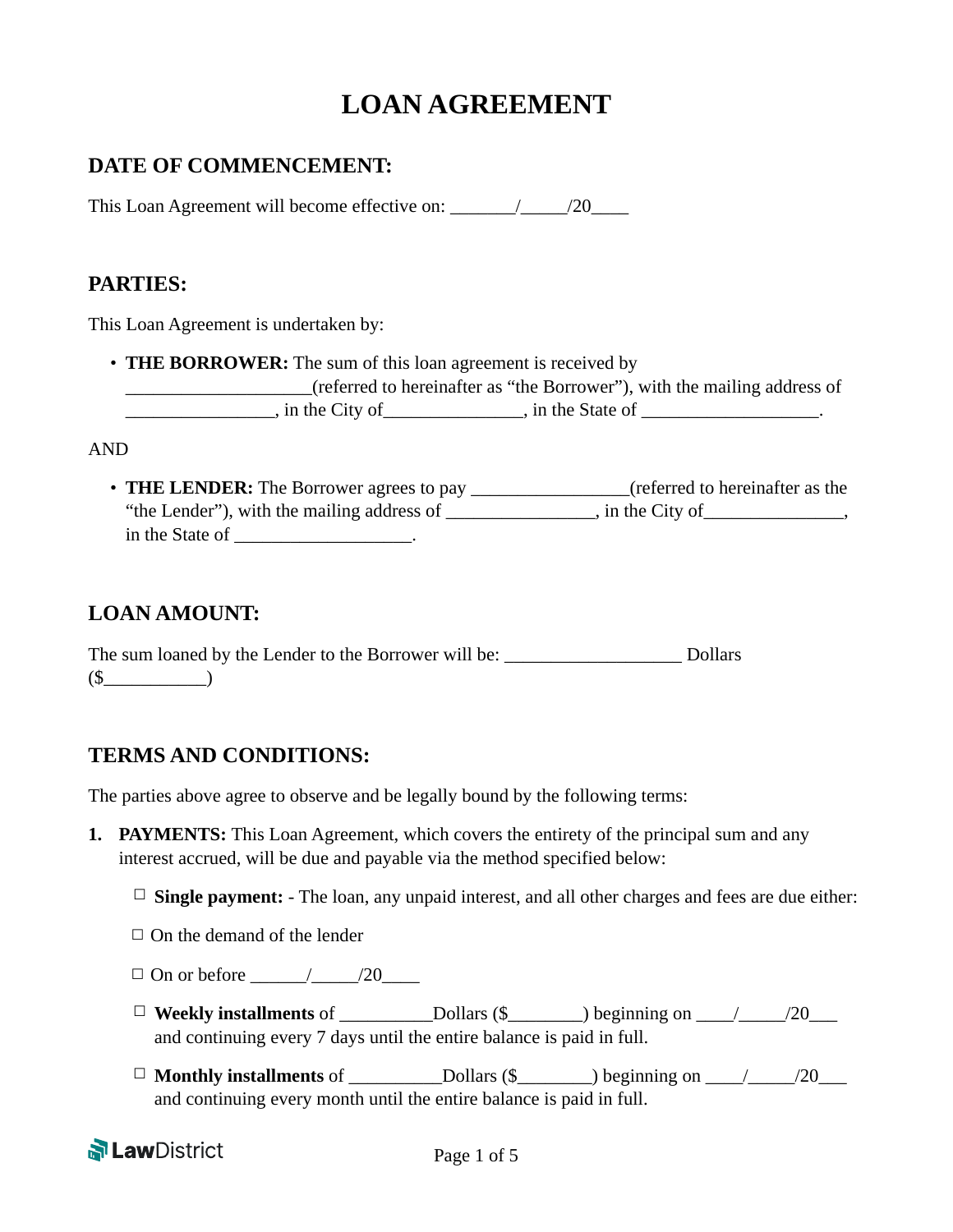- ☐ **Quarterly installments** of \_\_\_\_\_\_\_\_\_\_Dollars (\$\_\_\_\_\_\_\_\_) beginning on the \_\_\_\_ day of each quarter and continuing every quarter until the entire balance is paid in full.
- $\Box$  Other:

#### **2. INTEREST:** (Check one of the options below)

- $\Box$  This Loan Agreement bears interest at a rate of \_\_\_\_\_\_\_\_\_\_\_\_\_\_\_ percent (\_\_\_\_\_\_\_%) compounded annually. This must be equal to or less than the maximum usury rate in the Borrower's State.
- $\Box$  This Loan Agreement does NOT bear interest.

#### **3. SECURITY:** (Check one of the options below)

 $\Box$  This Loan Agreement is secured by collateral owned by the Borrower. Until the principal and interest have been fully repaid, this Loan will be secured by \_\_\_\_\_\_\_\_\_\_\_\_\_\_\_\_\_\_\_\_\_\_\_\_\_\_\_\_\_\_\_\_\_, of which the Borrower grants a security interest to

the Lender.

 $\Box$  This Loan Agreement is NOT secured by collateral.

### **4. GUARANTY:** (Check one of the options below)

- $\Box$  This Loan Agreement is guaranteed by \_\_\_\_\_\_\_\_\_\_\_\_\_\_\_\_\_\_(referred to hereinafter as "the Guarantor"), with the mailing address \_\_\_\_\_\_\_\_\_\_\_, in the City of \_\_\_\_\_\_\_\_, in the State of the contract of the state of the state of the state of the state of the state of the state of the state of the state of the state of the state of the state of the state of the state of the state of the state of th
- $\Box$  There is NO Guarantor of this Loan Agreement.

#### **5. LATE FEE:** (Check one of the options below)

- $\Box$  There is a late fee in this Loan Agreement. If the Borrower does not make a payment within days of the contractual due date. Under this provision, the Borrower agrees to pay the Lender a late fee of \_\_\_\_\_\_\_\_% of the amount due at the time of the missed payment.
- $\Box$  There is NO late fee in this Loan Agreement.
- **6. PREPAYMENT:** (Check one of the options below)

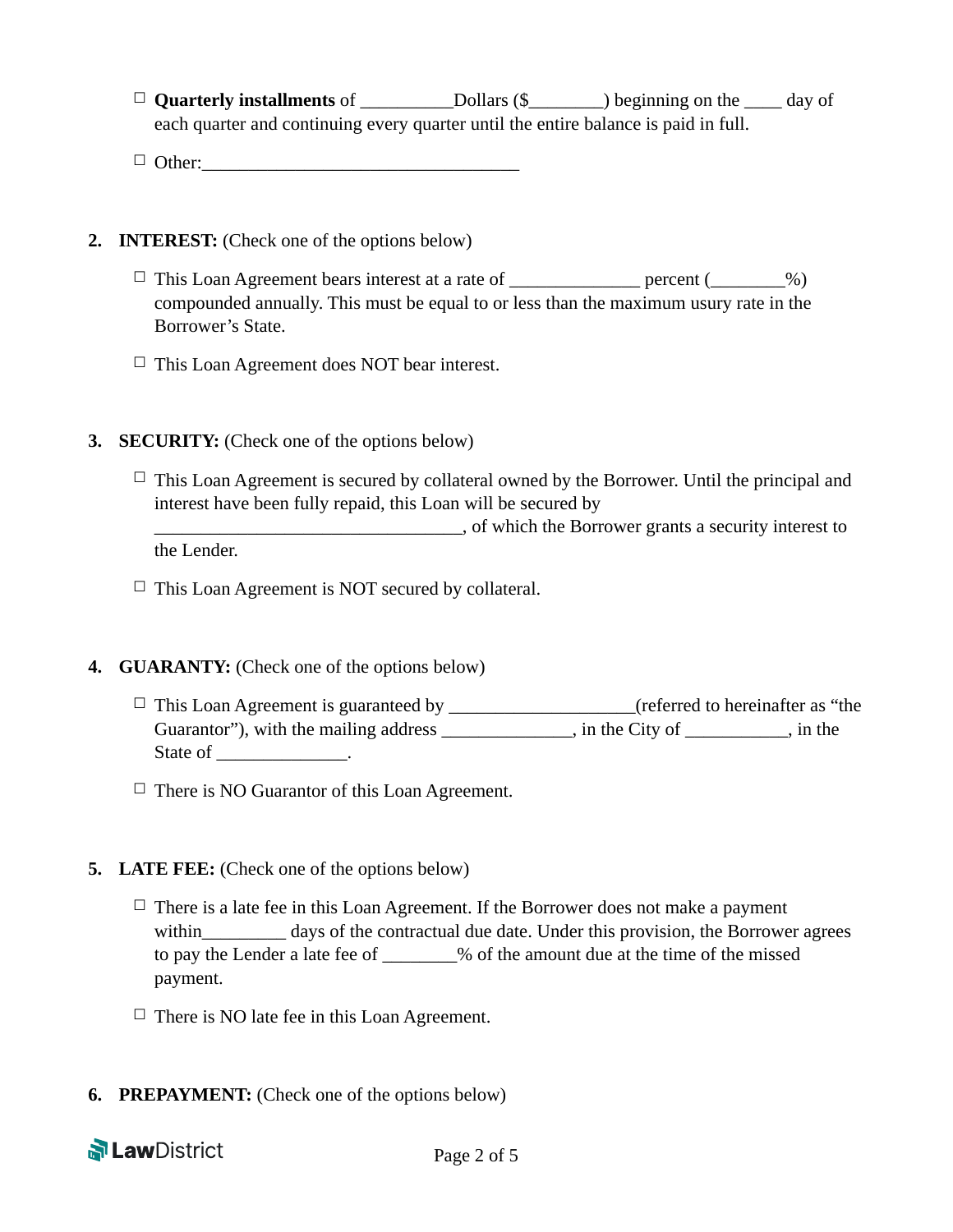- $\Box$  The Borrower of this Loan Agreement may pay back the loan in full or make additional payments at any time without incurring a penalty.
- $\Box$  The Borrower will incur a surcharge of  $\%$  of the amount paid in surplus to the agreed payment schedule.
- **7. EVENTS OF ACCELERATION:** If any of the following events occur, this will constitute an "Event of Acceleration" under this Loan Agreement:
	- a. The Borrower fails to pay any part of the principal or interest when it is due under the terms of this Loan Agreement; or
	- b. The Borrower becomes insolvent or refuses to pay any debts when they become due.
- **8. ACCELERATION:** If one of the Events of Acceleration above occurs, the Lender can, at their sole and exclusive option, declare this Loan Agreement immediately due and payable.
- **9. REMEDIES:** The Lender has the right to remedy any breach of this Loan Agreement. Delays or omissions in exercising the rights granted under this Agreement by the lender do NOT constitute a waiver of these rights. Additionally, no omission, waiver, or delay may invalidate any of the stated terms, nor shall they restrict the Lender from enforcing this Agreement. The Lender's rights and remedies shall be cumulative and can be pursued singly, successively, or together at their sole discretion.
- **10. REMEDIES:** The Lender has the right to remedy any breach of this Loan Agreement. Delays or omissions in exercising the rights granted under this Agreement by the lender do NOT constitute a waiver of these rights. Additionally, no omission, waiver, or delay may invalidate any of the stated terms, nor shall they restrict the Lender from enforcing this Agreement. The Lender's rights and remedies shall be cumulative and can be pursued singly, successively, or together at their sole discretion.
- **11. SUBORDINATION:** The Borrower's obligations under this Loan Agreement supersede and subordinate all other indebtedness, if any, of the Borrower, to any unrelated third party lender.
- **12. WAIVERS:** The Lender cannot be deemed to have waived any rights provided under this Loan Agreement unless they are provided in writing. This shall not, however, be construed as a future waiver of said rights or any other covered by these terms and conditions.

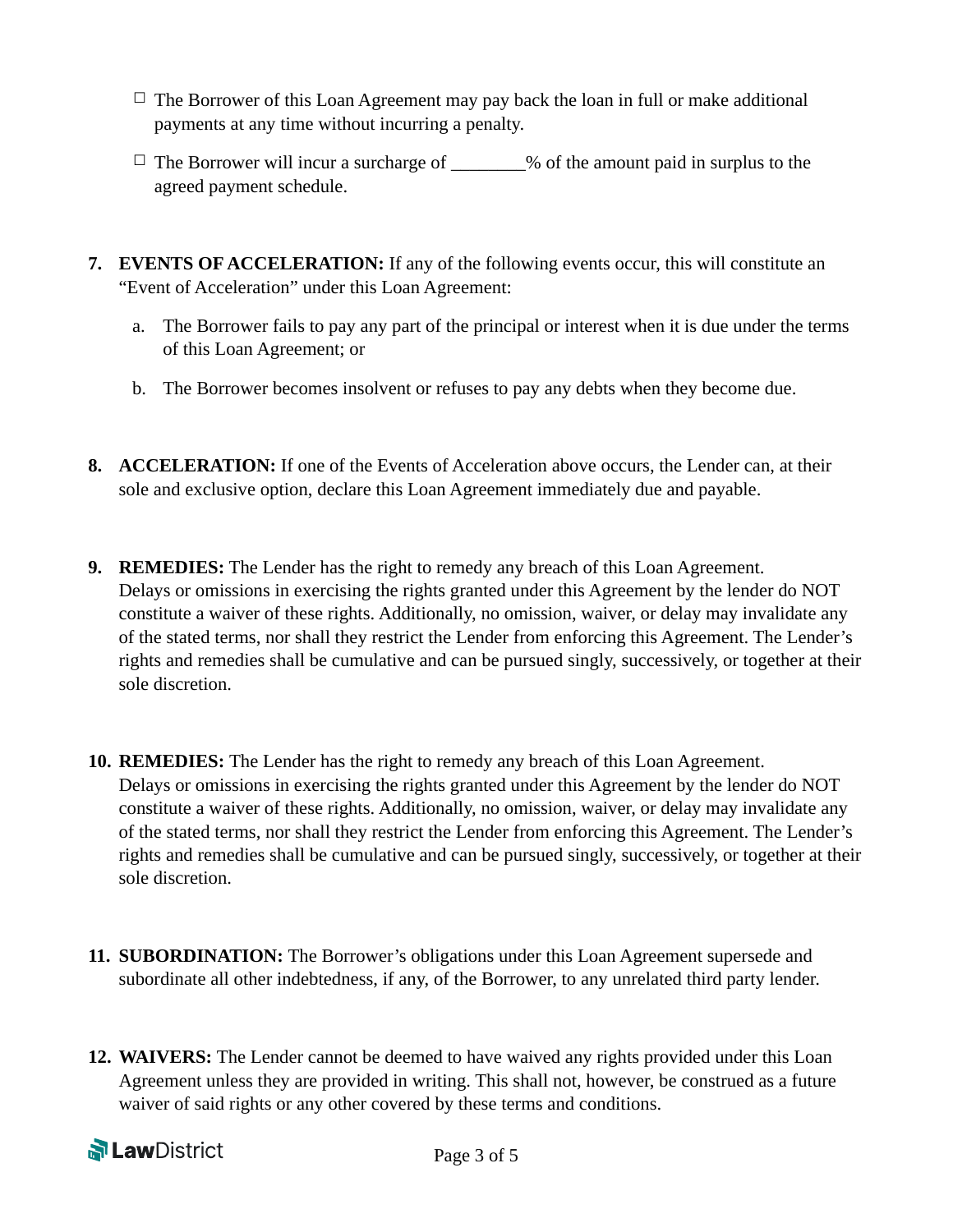- **13. LEGAL EXPENSES:** In the event, any payment made under this Loan Agreement is not paid when due, the Borrower agrees to pay, in addition to the principal and interest owed, reasonable attorneys' fees. The amount of these expenses shall NOT exceed the maximum usury rate in the State of \_\_\_\_\_\_\_\_\_\_\_\_\_\_\_\_\_ upon the outstanding balance owed by the Borrower under this Loan Agreement. This sum shall be added to any other reasonable expenses the Lender has incurred in exercising their rights and remedies upon default by the Borrower.
- **14. GOVERNING LAW:** This Loan Agreement shall be governed by, and construed in accordance with, the laws of the State of \_\_\_\_\_\_\_\_\_\_\_\_\_\_\_.
- **15. SUCCESSORS:** This Loan Agreement binds the Borrower and the Borrower's successors, heirs, and assigns, however, the Lender may not assign any of their rights or delegate any of its obligations without the prior written consent of the holder of this Agreement.

# **PARTY SIGNATURES:**

**IN WITNESS WHEREOF,** the Borrower has executed this Promissory Note as of the day and year first written above.

| Lender's Signature____________ | Date $\frac{\sqrt{2}}{2}$             |  |
|--------------------------------|---------------------------------------|--|
| Print Name                     |                                       |  |
| Borrower's Signature           | Date $\frac{1}{\sqrt{1-\frac{1}{2}}}$ |  |
| Print Name                     |                                       |  |
| Co-Signer Signature            | Date $\frac{1}{\sqrt{1-\frac{1}{2}}}$ |  |
| Print Name                     |                                       |  |